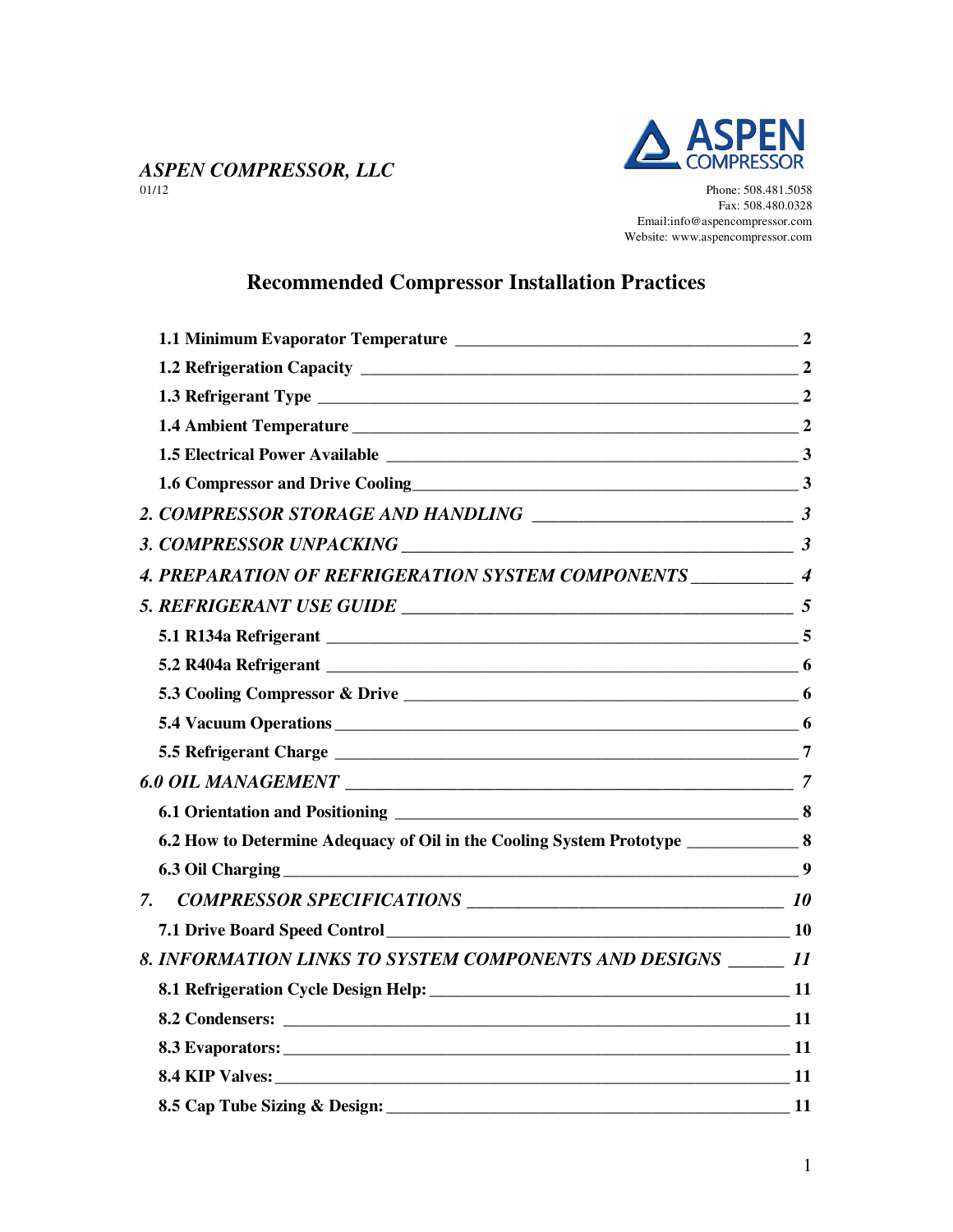#### **1. COMPRESSOR SELECTION AND USE**

The selection of a compressor should be made according to the following system cooling characteristics and where it will be installed:

- 1. Minimum Evaporator Temperature
- 2. Cooling Capacity or Thermal Load
- 3. Refrigerant Type
- 4. Ambient Temperature
- 5. Electrical Power Available
- 6. Compressor and Drive Cooling

#### **1.1 Minimum Evaporator Temperature**

The minimum evaporating temperature and the condensing temperature allows for the identification of the compressor application (LBP, MBP, or HBP). Low Back Pressure systems such as freezers have evaporator temperatures below -20ºC (-4ºF). Medium Back Pressure systems such as food coolers or beverage dispensers have evaporator temperatures higher than -20ºC (-4ºF). High Back Pressure systems such as chillers and air conditioners have evaporator temperatures higher than -5ºC (+23ºF).

#### **1.2 Cooling Capacity or Thermal Load**

This is usually defined as the specified cooling capacity at normal working conditions of the system in watts or kcal/h, according to evaporating and condensing temperatures. The capacity is determined by the mass flow rate of refrigerant, which depends on the compressor's displacement, RPM, and volumetric efficiency.

## **1.3 Refrigerant Type**

Refrigerant selection can be made on the basis of availability, performance, and ecological considerations such as ozone depletion potential (ODP) and global warming potential (GWP). Aspen rotary compressors have been verified for use with R134a and R404a. See Performance maps on Aspen Compressor web site,

(www.aspencompressor.com) other low-pressure refrigerants or refrigerant blends may perform satisfactorily, but have not been verified.

## **1.4 Ambient Temperature**

The compressor must be selected in order to ensure it's suitable to operate at the highest expected ambient temperature. Compressors are usually intended for indoor use, and a minimum of +5ºC is required in order for proper lubrication.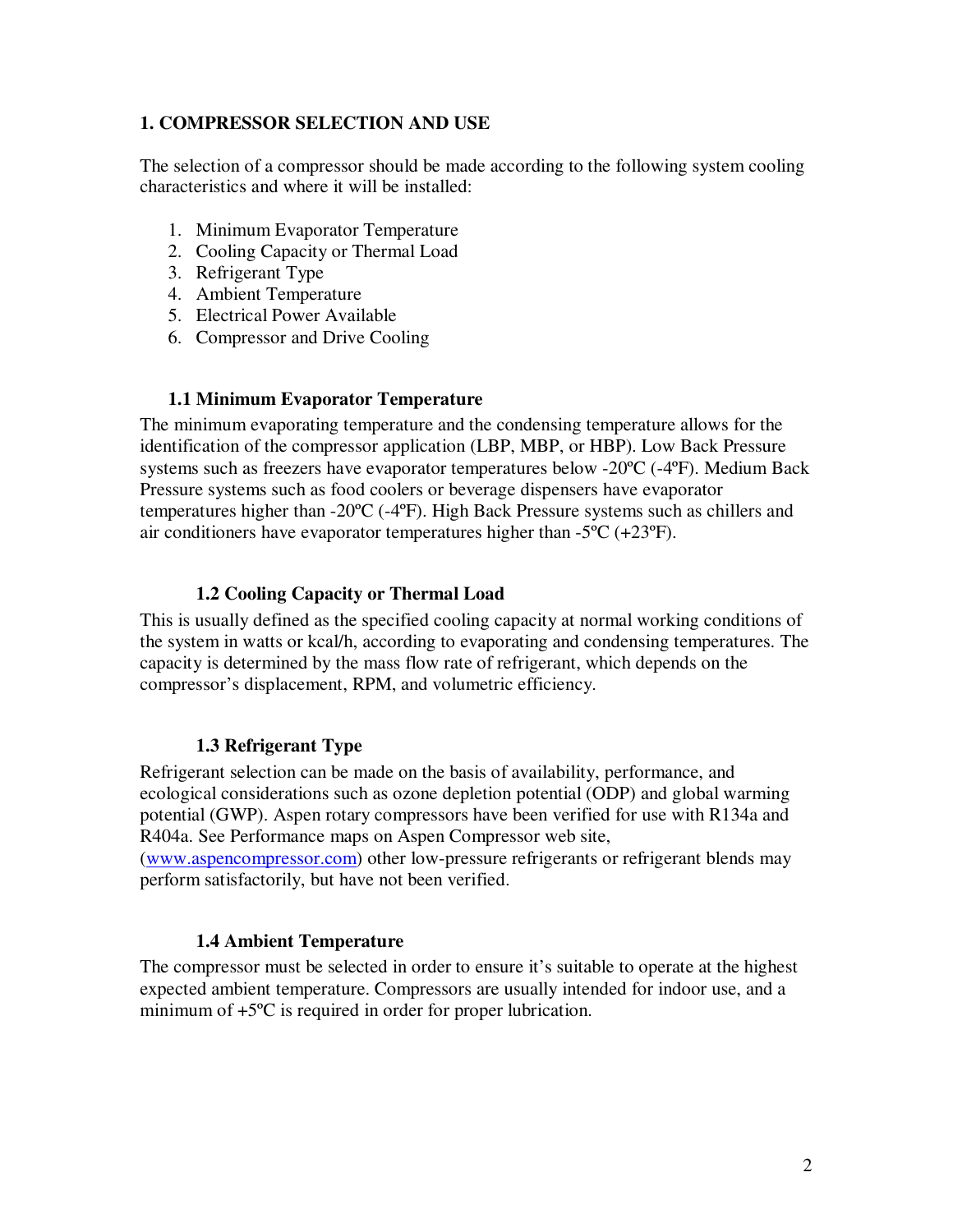#### **1.5 Electrical Power Available**

Generally, DC compressors are used in mobile or portable refrigeration systems. DC power is produced by batteries, fuel cells, vehicle alternators, solar panels, or from an AC inverter power supply. The compressor must be selected for use according to the DC voltage available. Aspen compressors are available in 12V, 24V, and 48V versions.

#### **1.6 Compressor and Drive Cooling**

Compressors with small motors can often be cooled in a static environment, with refrigerant removing most of the heat generated. Nonetheless, Aspen compressors due to their small size and high power density should not be placed within a sealed enclosure. Aspen recommends a small volume of air for cooling by forced convection for both the compressor and drive. If the compressor case temperature reaches 275ºF (135ºC), permanent damage could result in the motor magnets. A thermal switch on the 12 volt and UL models or user installed (Aspen Part Number 1101022 Thermal Switch) on the top stud will shut the compressor down and prevent damage.

## **2. COMPRESSOR STORAGE AND HANDLING**

Aspen's compressors are built to order. Prior to installation, compressors should be stored in an upright position to prevent oil from entering the suction or discharge tubes. If compressors are to be stored in inventory for long periods of time, they should be stored in climate chambers or storage areas that can control both temperature and humidity. Aspen compressors are built with high precision parts that are susceptible to chemical attack and corrosion from contaminants in ambient air. Compressors are always shipped with a low-pressure nitrogen blanket sealed with rubber plugs to maintain this pressure and prevent internal parts from exposure to moisture and other contaminants. If long shelf life is anticipated, it is important to maintain the inert atmosphere to prevent internal corrosion or chemical attack.

#### **3. COMPRESSOR UNPACKING**

All compressors shipped from Aspen are charged with 21cc of polyol ester oil, are evacuated, sealed with low-pressure nitrogen, and capped. In addition to the compressor, other system components should be internally dried, sealed, and stored in an inert atmosphere until installation, preferably no more than 15 minutes from assembling of components.

Remove the compressor from its packaging while keeping it in an upright position. Failure to keep the compressor upright can result in the flow of oil into the suction accumulator and process connections, which can cause brazing problems. The compressor must also remain upright while assembling the grommets in the mounting bracket to the base plate.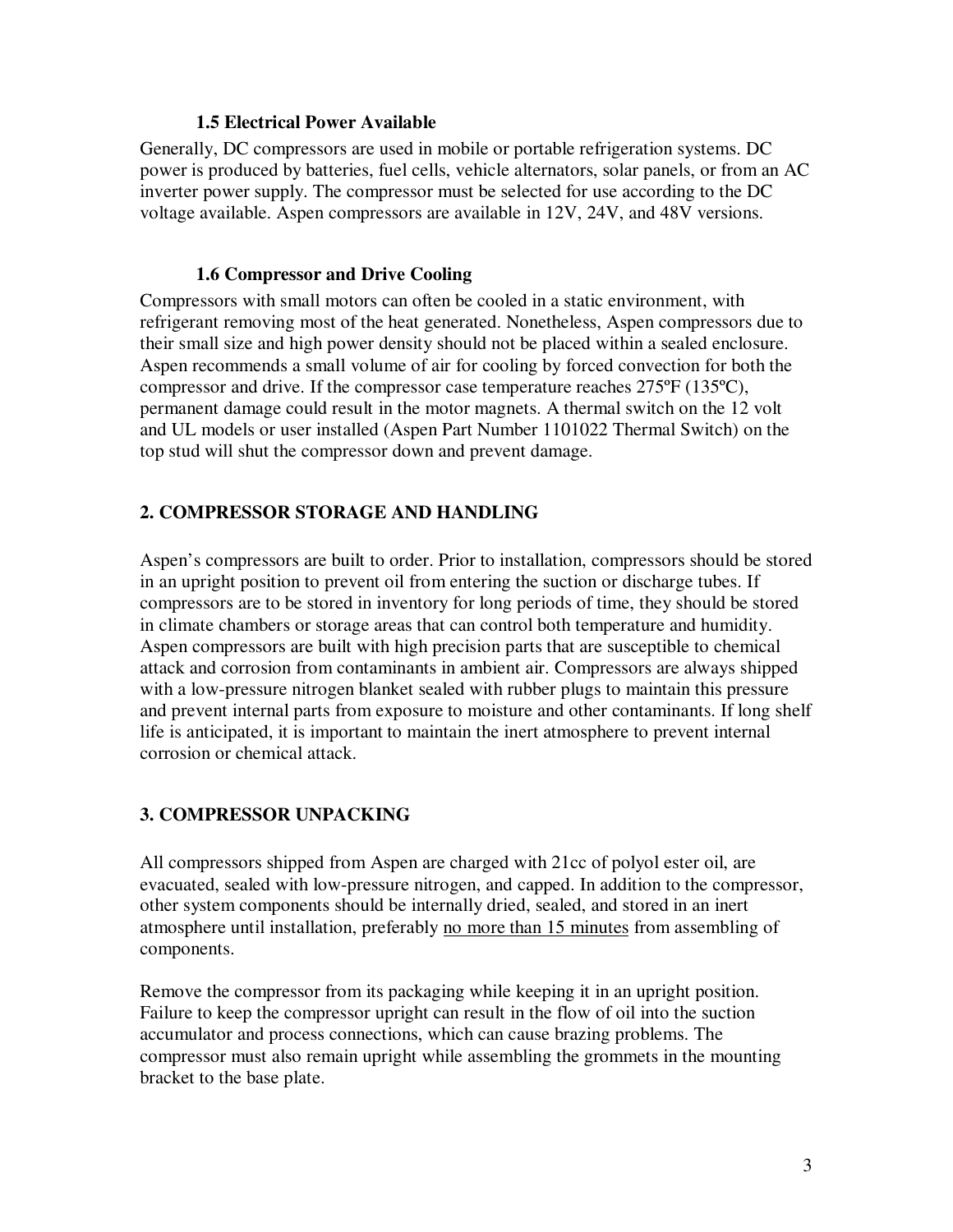#### **4. PREPARATION OF REFRIGERATION SYSTEM COMPONENTS**

The cleaning and removal of solid and non-condensable substances and the removal of moisture and other gas contaminants in all components of the refrigeration system are key to successful compressor operation and long life. In addition, the use of R134a and R404a with new polyol ester oils has been accompanied by new stricter standards in comparison with CFC or HCFC refrigerants. Any non-compatible products that can contaminate these refrigerants and polyol ester oils including chlorine compounds and non ester-based oils need to be eliminated. Other system components such as tubing, evaporators, condensers, receivers, valves, capillaries, and separators need to have these contaminants removed before the system is assembled.

#### **Aspen recommends that all components remain sealed as long as possible before assembly, performing the brazing no more than 15 minutes after exposure to ambient.**

While the compressor is shipped nitrogen filled, it is necessary to purge the compressor with nitrogen while it is being connected to other system components via brazing or silver soldering. This is done to prevent oxygen contaminants from being formed internally at the connections, and affecting the other components in the system and possibility damaging the compressor itself. The WEB link below demonstrates the potential problem. http://video.ezinemark.com/brazing-with-nitrogen-vs.-brazingwithout-nitrogen-447652b5188.html

It is also important to avoid residual oil during brazing by blowing out components with nitrogen or dry air, with a dew point lower than -40ºF. Internal oil on surfaces of the suction or discharge tubes can cause difficulty in brazing, and even more hazardous, it also can introduce contaminants into the system from 'cracking of oil'.

The moisture and non-condensable residual contents should be reduced by  $50\%$  in comparison to what is prescribed by DIN Standard 8964. A filter drier should be selected with the molecular sieve suitable to the refrigerant type used.

| R134a | $XH-7(8x12)$ |
|-------|--------------|
| R404a | $XH-9(8x12)$ |

The filter drier needs to be protected from absorption of ambient humidity during assembly of the system components using the following practices:

- (1) Remove protective caps just prior to brazing
- (2) For filters supplied without protective caps in hermetic boxes, these must also be protected to avoid moisture absorption before brazing.

If the drier does not have complete water absorption in the molecular sieve, then moisture can circulate freely in the system with the following effects:

| 1. Ice Buildup:  | Reduces cross-sectional area of capillary tube or TX valve |
|------------------|------------------------------------------------------------|
| 2. Acid Buildup: | Causes serious attack in compressor and to the molecular   |
|                  | sieve in filter drier                                      |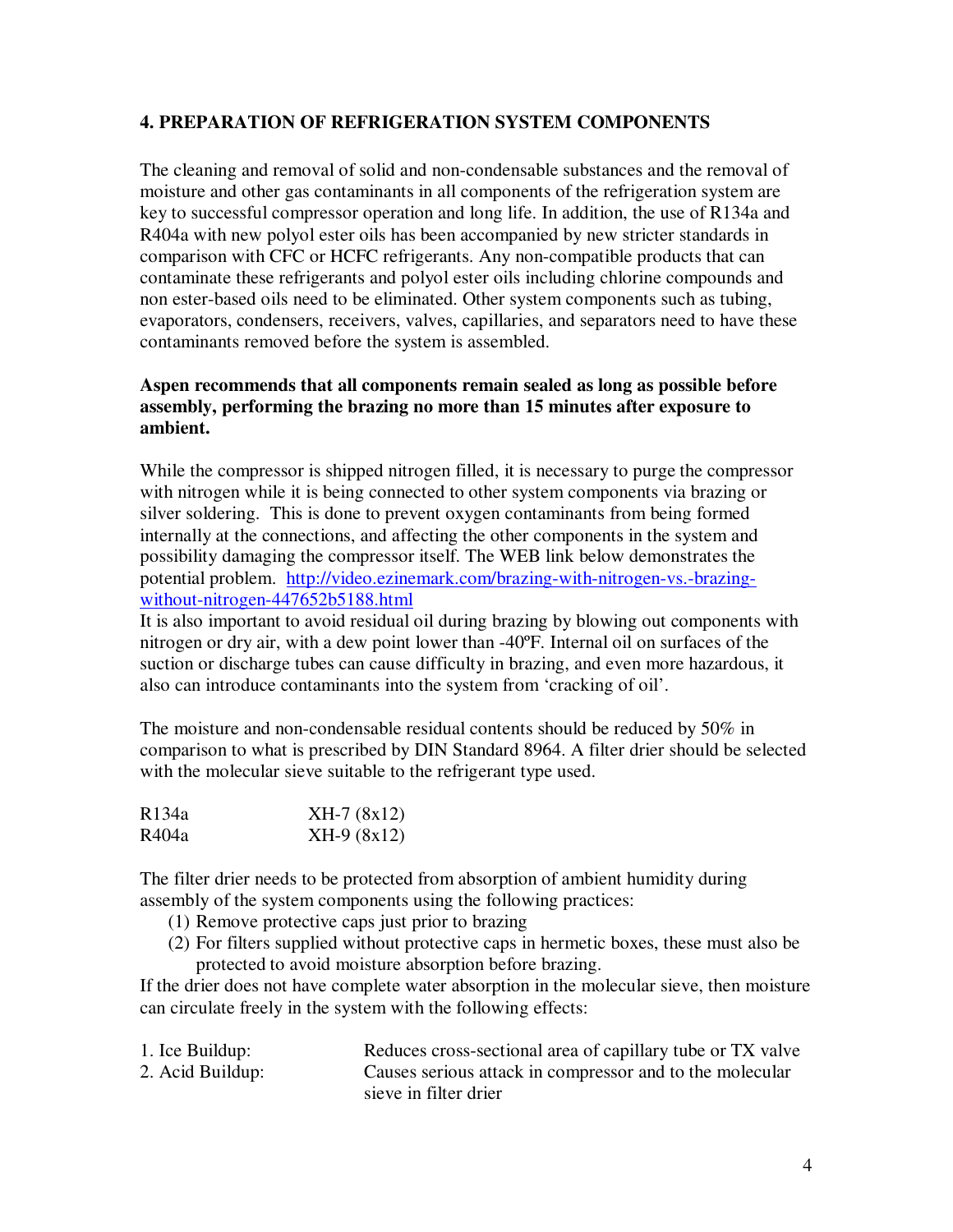| 3. Oil Contamination | Acidification reduces lubrication, changes oil color, |
|----------------------|-------------------------------------------------------|
|                      | buildup of sludge, and poor lubrication of compressor |

Aspen is not responsible for damage to its compressors from the introduction of such contaminants.

## **5. REFRIGERANT USE GUIDE**

This section provides guidelines for use with refrigerants R134a and R404a. Due to extreme differences that can exist in systems, their working conditions, and duty cycles, the performance and reliability should be verified through working prototypes and field tests prior to commercial implementation. All operations related to the use of refrigerants should be conducted according to applicable laws, regulations, and engineering standards related to this subject.

Aspen compressors have been designed and tested for operation with R134a and R404a refrigerants. Some users may want to employ other refrigerants or refrigerant blends, and other refrigerants may perform quite well. However, due to case design pressure considerations, refrigerants that have a maximum working pressure greater than 350 psi (24.13 bar) are not recommended. If other refrigerants are to be used, the compressor should be thoroughly tested and evaluated with those refrigerants to verify reliability with expected conditions in the intended application. Because of the wide differences in refrigeration systems with different working fluids, the reliability of all equipment should be evaluated for appropriate life through field tests.

Rotary compressors perform best when the pressure ratio between the high and low sides of the compressor is less than 8:1. When the pressure ratio exceeds this value, the compressor's coefficient of performance (COP) is adversely affected. Good refrigeration practice requires that careful evaluation of the refrigeration system and evaporator conditions be specified, and that an appropriate refrigerant is selected to avoid excessive pressure differential.

## **5.1 R134a Refrigerant**

R134a (tetrafluorethylene) is a replacement for R12 in applications with medium and high evaporator temperatures in Aspen's compressors. Its physical properties are: Molecular Weight – 102 Critical Temperature – 101.1ºC Critical Pressure – 40.6 bar Boiling Point -26.5ºC

This refrigerant also requires the exclusive use of polyol ester oil (POE) as a lubricant. R134a refrigerant is associated with strict requirements for internal cleanliness of the cooling system. In addition to chlorine and water, solid residues must be carefully removed including dust, metal particles, etc., which can damage the compressor. The recommended lubricating oil is POE RL 68H. This lubricant is highly hygroscopic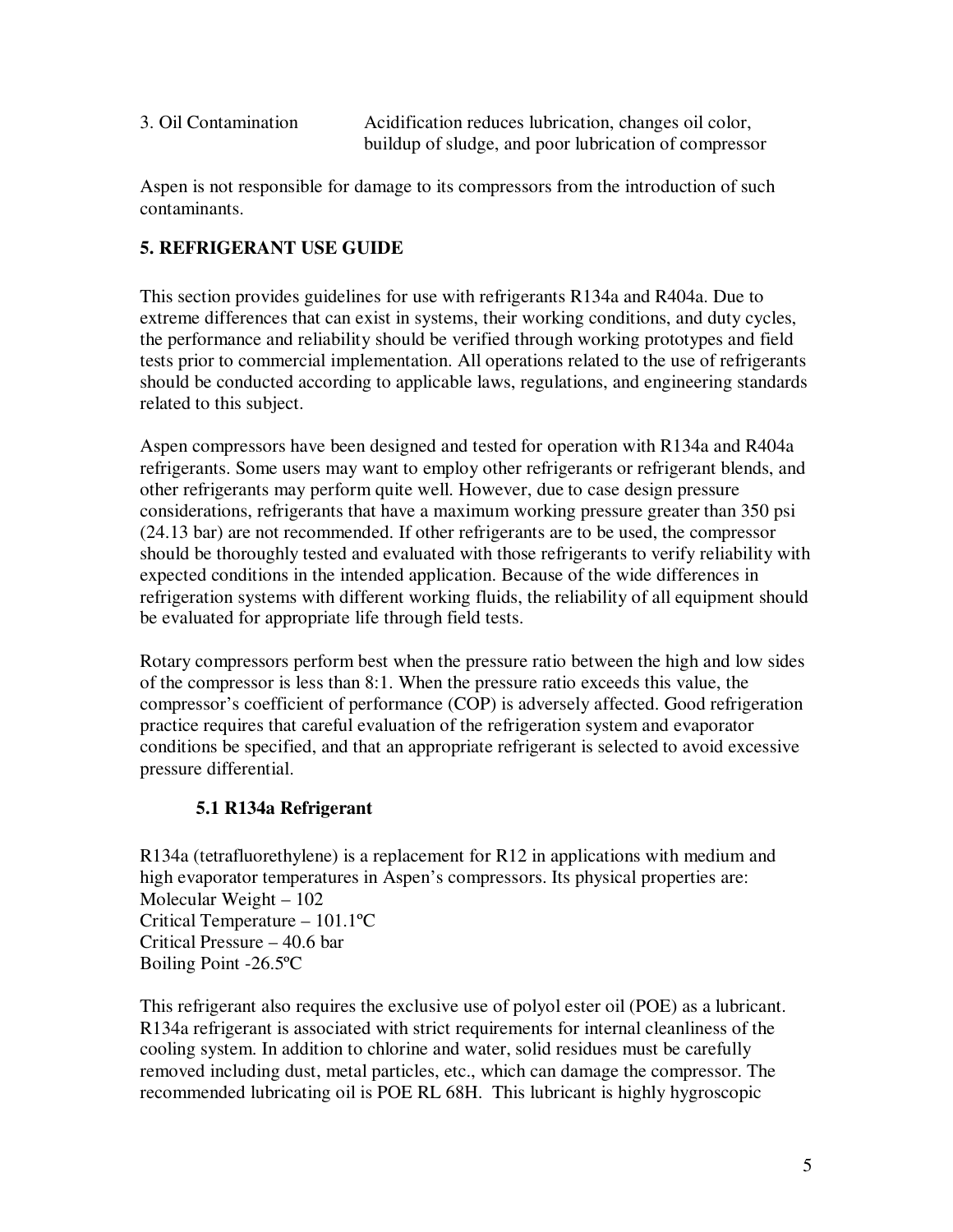(water absorbing) which can cause the formation of acid residues. When present, these acid residues can create a blockage in the capillary tube and reduced lubricity in the compressor.

The level of moisture in the refrigeration system should be below 40 ppm. It is recommended that a filter dryer compatible with R134a and POE be installed with a capability to remove moisture from the system to below 20 ppm. The compressor and other components should remain sealed until they're ready to use. The compressor and other system components should not be open to the ambient for more than 15 minutes. Good refrigeration practice also calls for system evacuation of both low and high sides, achieving a minimum vacuum level of 0.14 bar (100  $\mu$ Hg).

When evaporator temperatures below  $23^{\circ}F(-5^{\circ}C)$  are expected, the volumetric efficiency and COP with R134a will decrease. At these conditions, it is desirable to switch to R404a.

## **5.2 R404a Refrigerant**

R404a is a replacement for R22 in medium evaporator temperatures and R502 in low evaporator temperatures. Its physical properties are:

Near Azeotropic Mixture 3 HFC Components

Critical Temperature – 101.1ºC Critical Pressure – 40.6 bar

Boiling Point -26.5ºC

R404a is a mixture of R125, R143a, and R134a with a

boiling point of – 46.3ºC. Its recommended lubricating oil is also POE RL 68H. The same procedures for contaminant control should be used here as described for R134a.

## **5.3 Cooling Compressor & Drive**

Both the compressor and drive produce heat when operating, which must be dissipated to the surroundings. Most of the heat is removed with the refrigerant. Still, some forced air circulation should be passed across the compressor and the motor drive to ensure they do not operate at elevated temperature. In most cases, a dedicated air fan is not necessary. But, a modest amount of airflow from the condenser fan is enough to maintain adequate cooling and safe temperatures.

## **5.4 Vacuum Operations**

The vacuum level for R134a is the same as for a system with R12. A proper evacuation process will assure that the air and moisture contents are well below allowable limits. The primary refrigerants for Aspen's compressors are R134a and R404a. Both of these new refrigerants require the use of polyol ester oils, which are highly hygroscopic and have high water-absorbing capacity. These oils require the greatest level of care in system evacuation. Thus, the evacuation method should aim to reach a vacuum level on both the high and low side of the compressor of at least 0.14 mbar (100  $\mu$ Hg). The maximum level of non-condensable should not exceed 0.3%. The quantity of R134a refrigerant is generally less  $(\sim 10\%)$  than the charge for R 12.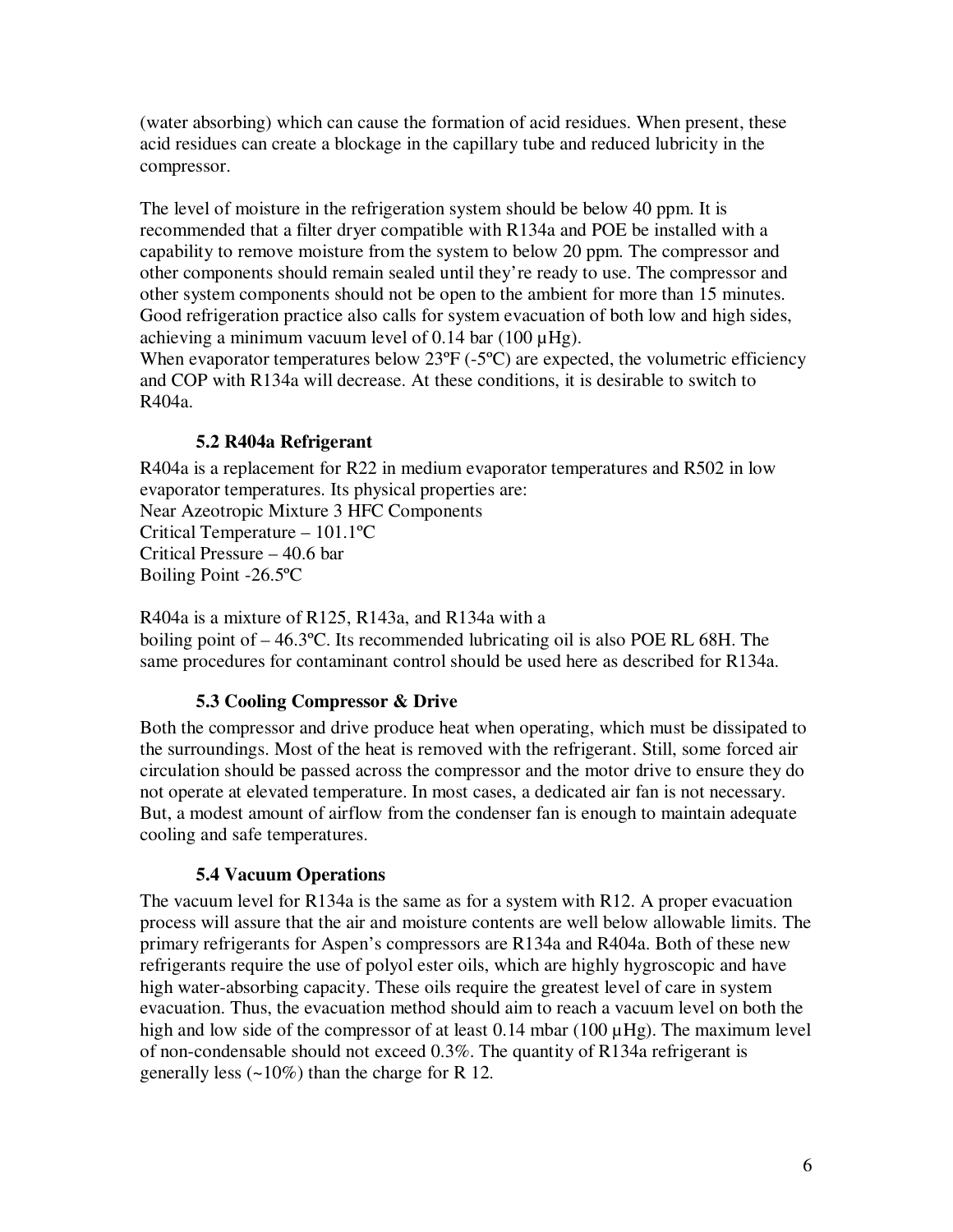#### **5.5 Refrigerant Charge**

Following the system evacuation, it must be charged with refrigerant. For a low capacity system, as little as 40 grams might be used, while as much as 120 grams might be used in a high capacity system. After refrigerant is pumped into the system, it is wise to wait 5-10 minutes before starting the compressor to allow refrigerant evaporation and avoid the ingestion of liquid into the compressor. For high charge levels, the system should be equipped with a liquid receiver. An accumulator should always be used with rotary compressors to minimize liquid intake in the compressor.

For each system, the optimum refrigerant charge should be determined by controlled testing in order to obtain the best working conditions, and to avoid the return of liquid refrigerant to the compressor. In order to evaluate system performance, instrumentation should be added at certain locations to record key data. Recommended data points to be recorded include the following:

| Date                                         |  |
|----------------------------------------------|--|
| Refrigerant Type                             |  |
| <b>Charge Amount</b>                         |  |
| <b>Ambient Temperature</b>                   |  |
| <b>Evaporator Inlet / Outlet Temperature</b> |  |
| <b>Compressor Suction Pressure</b>           |  |
| <b>Compressor Discharge Pressure</b>         |  |
| <b>Compressor RPM</b>                        |  |
| <b>Compressor Amps</b>                       |  |
| Cooling Load (Watts)                         |  |
| Condenser Inlet / Outlet Temperature         |  |
| Quantity of Oil in System                    |  |

## **6.0 OIL MANAGEMENT**

Even the most experienced refrigeration technicians need to read these instructions carefully, since the quantity of oil used in Aspen compressors is much less than found in other types. Some lubricating oil will travel with the refrigerant in any refrigeration system. Thus, it is imperative that they be miscible and fully soluble in one another at all temperatures. This provides good oil return and lubricity for the compressor, while avoiding heat transfer losses in the evaporator. During the prototyping of the refrigeration system, it is vital that the proper amount of oil in the system be determined. Aspen compressors are all shipped with 21cc of POE RL 68H. This has been found to be adequate for many compact cooling systems. However, in systems that use large evaporators and condensers, some of this oil may not return back to the compressor causing a reduction in oil inventory and potentially harmful conditions.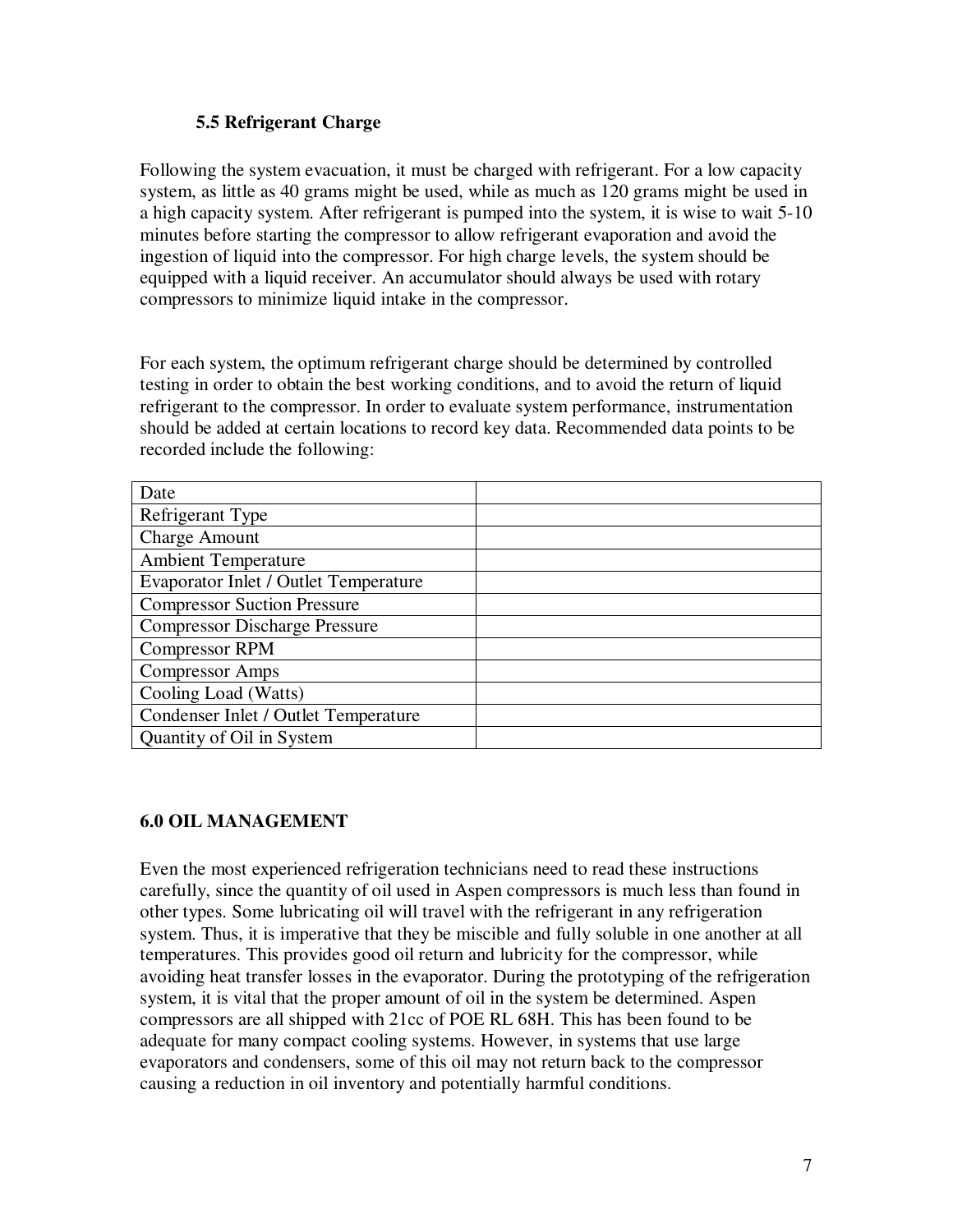There is no sight glass to visualize oil flow within the compressor. Therefore, the following procedures are highly recommended to ensure that adequate oil is present at all times. Keep in mind that oil entrainment occurs in all compressors, and typically is a function of compressor speed (RPMs). **The cooling system should be designed to be fully drainable with no traps in heat exchangers or other components where pools of oil can collect.**

## **6.1 Orientation and Positioning**

The orientation and position of a compressor can affect the flow of lubricant. Aspen's compressor operates properly when it's oriented within  $\pm 35^{\circ}$  of vertical. Some mobile or portable refrigerators are not always oriented vertically. If the compressor's position is more than 35º from vertical, oil flow will be affected and the first sign of this is a decrease in cooling capacity. The compressor can operate in these conditions for short periods of time without damage. But, compressors should not be permanently operated in extreme orientations, or their life will be shortened.

## **6.2 How to Determine Adequacy of Oil in the Cooling System Prototype**

The following steps are suggested when setting up the initial prototype cooling system for testing:

- Install the compressor initially with temporary quick disconnect compression fittings. The compressor contains 21cc of POE when shipped by Aspen. The following test will reveal whether 21cc is adequate, or if more oil is needed.
- Evacuate and charge the system with refrigerant. (Note: During evacuation, it is possible for some oil to leave the compressor. A sign of this would be an increase in the oil level in the vacuum pump.)
- Energize compressor and bring it slowly to maximum speed (6,500 RPM).
- After the system has stabilized, take a complete set of performance data. Compare the capacity measured against the compressor capacity charts provided by Aspen. If the cooling capacity measured is approximately the same, the compressor is being lubricated adequately. If the measured capacity is significantly lower, there may not be adequate lubricant oil within the compressor.
- Shut down the compressor when the test data has been recorded.
- Disconnect compressor and remove it from prototype cooling unit.
- Turn the compressor over and drain the entire contents of oil into a container; then measure the quantity in cc's.
- If the quantity removed is less than 10 cc, then more oil should be added. Add at least 12cc of fresh oil to the compressor. Keep in mind that residual oil (21 cc minus amount removed) still resides in other parts of the prototype unit. Check for signs of trapped oil as necessary.
- Reinstall compressor, evacuate, and recharge with the same amount of refrigerant. Then, continue testing over the full operating range. Again remove the compressor and measure the oil content inside. If it contains at least 10 cc, the compressor is being lubricated adequately.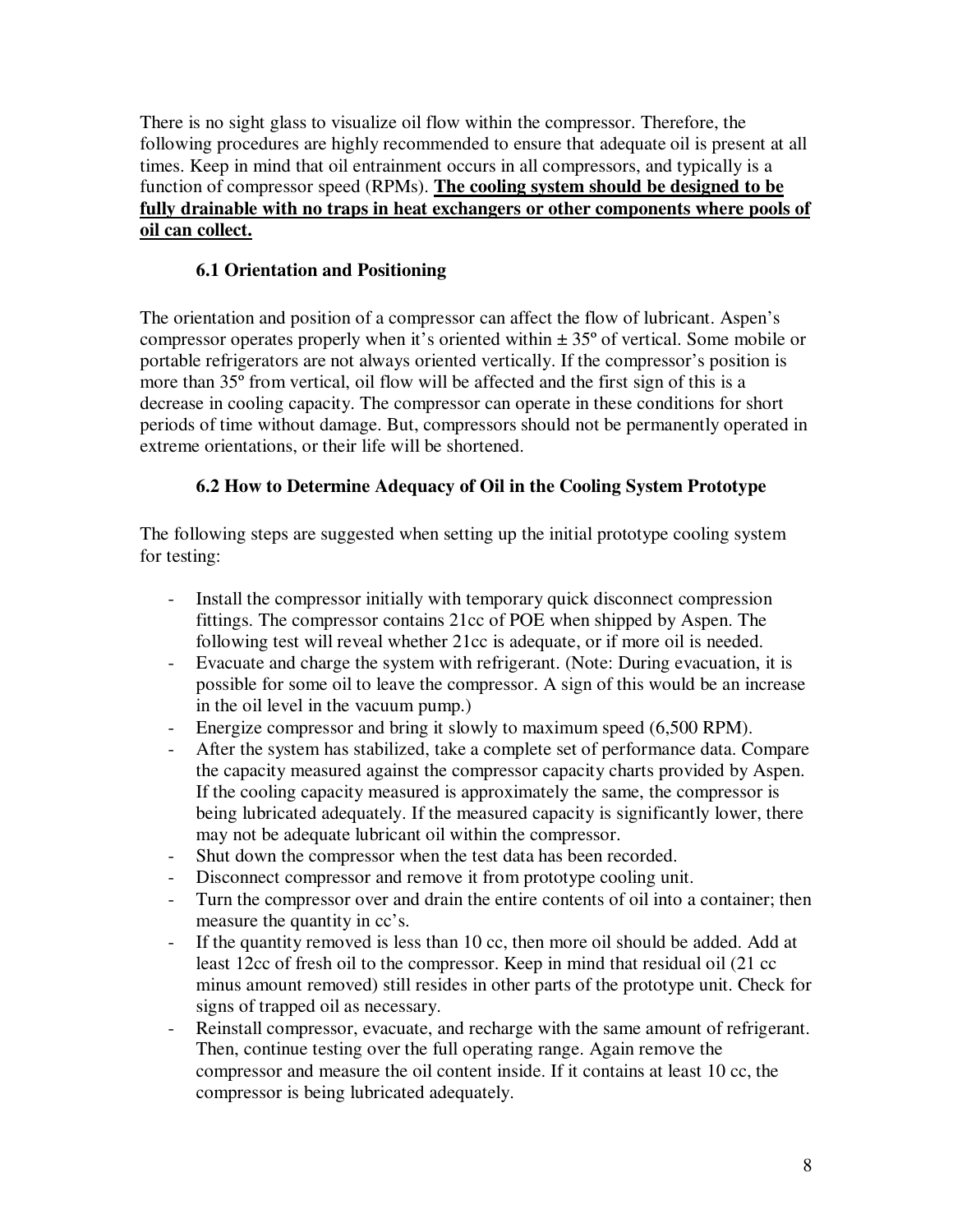- After satisfactory oil inventory has been demonstrated, the compressor can now be permanently connected to the prototype system. Carefully braze the compressor into place. Ensure there is no oil on the inner surface of the suction and discharge tubes prior to brazing. During the brazing process a damp cloth should be wrapped around the compressor case to help prevent excess heat from damaging the compressor's components.

## **6.3 Oil Charging**

Using a syringe (see photo below) load the compressor with adequate (RL 68H, Viscosity: 300SUS, recommended or equivalent) refrigerant oil through the discharge port. Make sure the syringe is inserted just far enough to reach inner chamber to allow air to purge but not to contact internal electrics, which might cause damage.



"Note" Syringe must have large enough ID to allow oil flow and a small enough OD to allow air to purge from canister.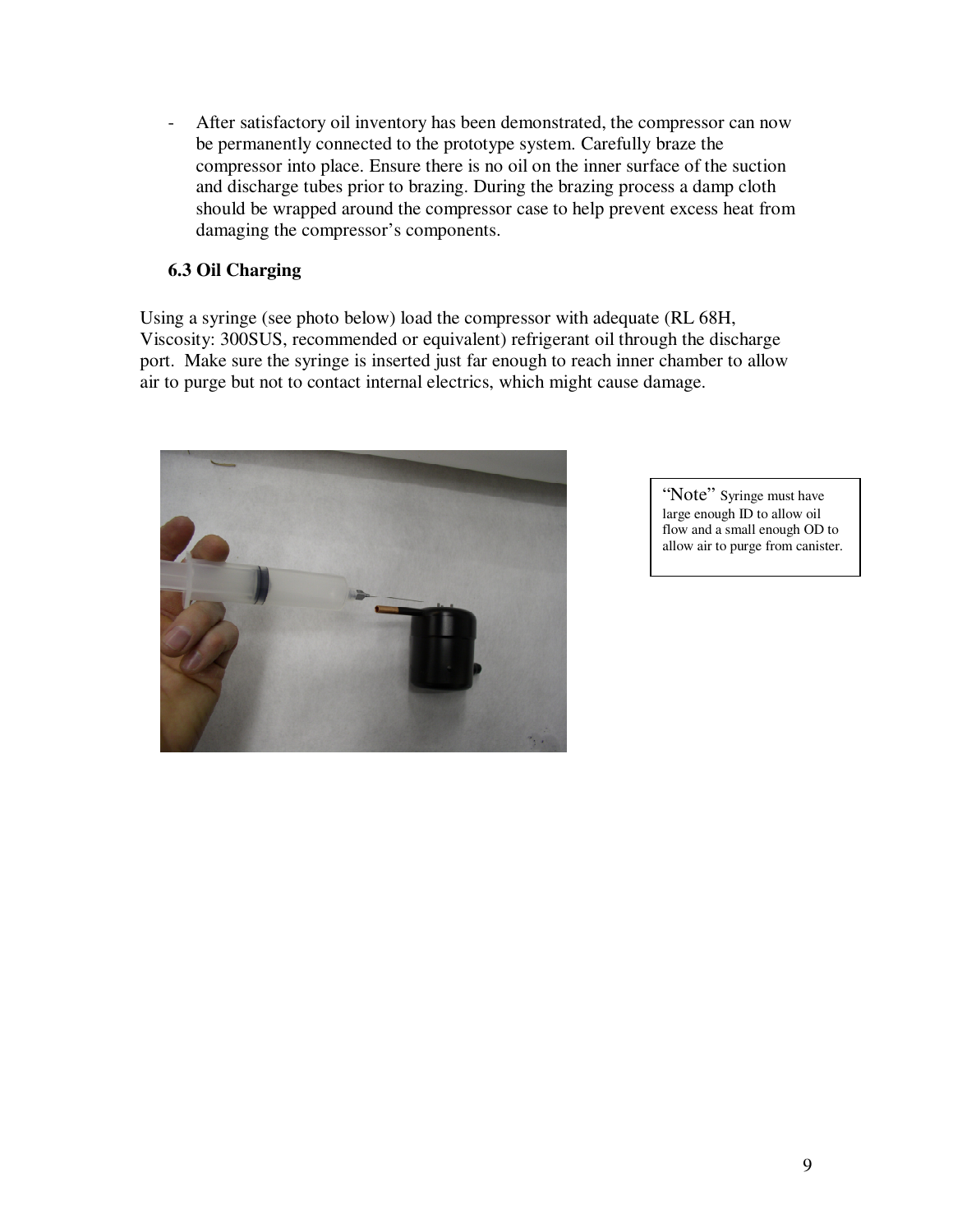## 7. **COMPRESSOR SPECIFICATIONS**

See Aspen Compressor web site (www.aspencompressor.com) for complete specifications, dimensions and model drawings.

## 7**.1 Drive Board Speed Control**

| RPM  | Control<br><b>Signal VDC</b> |
|------|------------------------------|
| 1800 | 1.13                         |
| 2000 | 1.35                         |
| 2500 | 1.77                         |
| 3000 | 2.13                         |
| 3500 | 2.48                         |
| 4000 | 2.8                          |
| 4500 | 3.15                         |
| 5000 | 3.54                         |
| 5500 | 3.78                         |
| 6000 | 4.1                          |
| 6500 | 4.5                          |
| 7000 | 4.94                         |